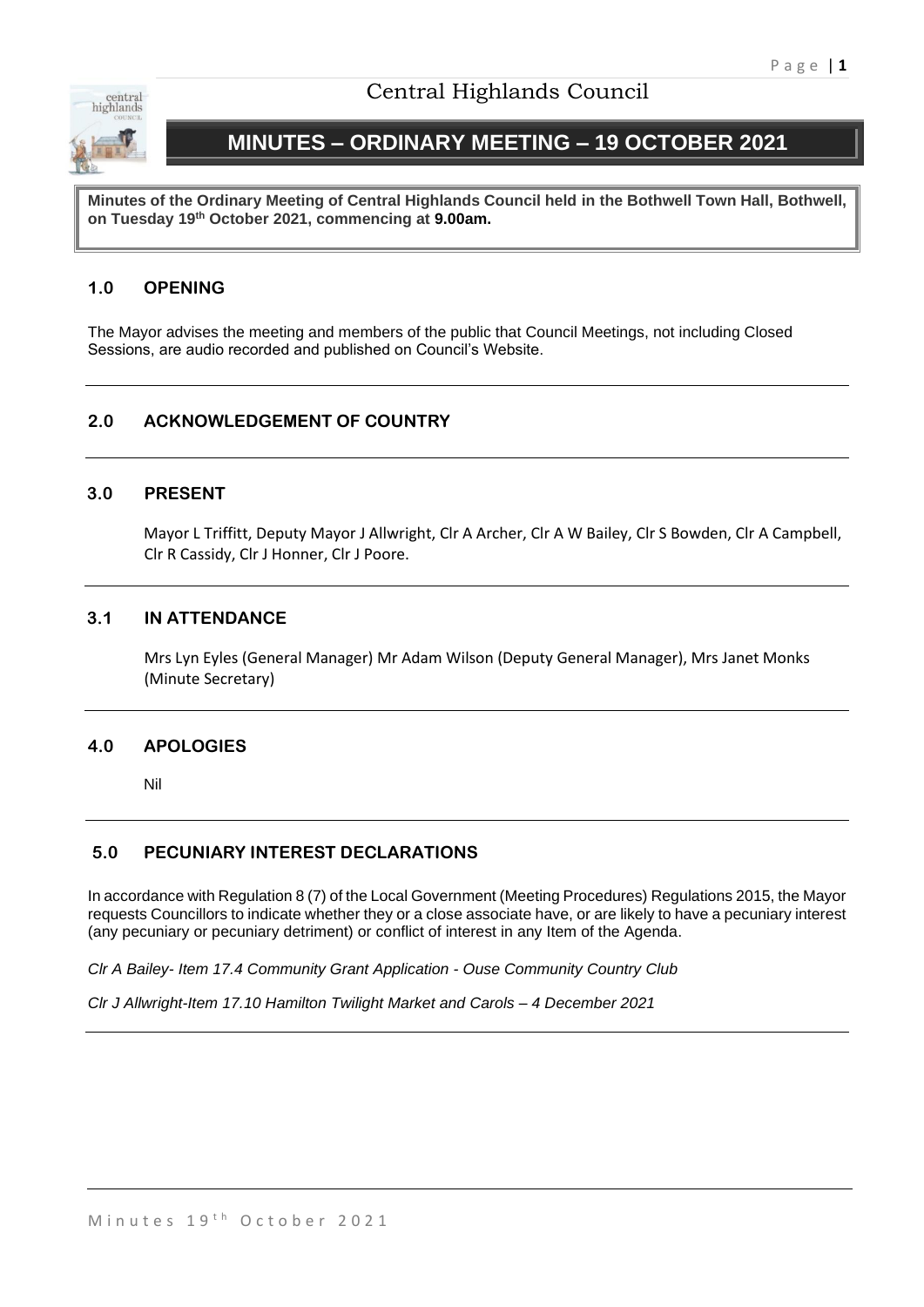# **6.0 CLOSED SESSION OF THE MEETING**

Regulation 15 (1) of the *Local Government (Meeting Procedures) Regulations 2015* states that at a meeting, a council by absolute majority, or a council committee by simple majority, may close a part of the meeting to the public for a reason specified in sub-regulation (2).

As per *Regulation 15 (1) of the Local Government (Meeting Procedures) Regulations 2015*, this motion requires an absolute majority

**Moved:** Clr J Honner **Seconded**: Clr J Poore

**THAT** pursuant to *Regulation 15 (1) of the Local Government (Meeting Procedures) Regulations 2015*, Council, by absolute majority, close the meeting to the public to consider the following matters in Closed Session

| <b>Item</b><br><b>Number</b> | <b>Matter</b>                                                                                                        | Procedures)<br>(Meeting<br>Government<br>Local<br><b>Regulations 2015</b>                                                                                                                                                                                                                                                |
|------------------------------|----------------------------------------------------------------------------------------------------------------------|--------------------------------------------------------------------------------------------------------------------------------------------------------------------------------------------------------------------------------------------------------------------------------------------------------------------------|
|                              | Confirmation of the Minutes of the<br>Closed Session of the Ordinary Meeting<br>of Council held on 21 September 2021 | Regulation 15 $(2)(g)$ – information of a personal and<br>confidential nature or information provided to Council<br>on the condition it is kept confidential.                                                                                                                                                            |
| 2                            | Confirmation of the Minutes of the<br>Closed Session of the Ordinary Meeting<br>of Council held on 5 October 2021    | Regulation 15 $(2)(g)$ – information of a personal and<br>confidential nature or information provided to Council<br>on the condition it is kept confidential.                                                                                                                                                            |
| 3                            | <b>Confidential Matter</b>                                                                                           | Regulation 15 $(2)(g)$ – information of a personal and<br>confidential nature or information provided to Council<br>on the condition it is kept confidential.                                                                                                                                                            |
| 4                            | Consideration of Matters for Disclosure<br>to the Public                                                             | Regulation 15 (8) - While in a closed meeting, the<br>Council, or Council Committee, is to consider whether<br>any discussions, decisions, reports, or documents<br>relating to that closed meeting are to be kept<br>confidential or released to the public, taking into<br>account privacy and confidentiality issues. |

# **6.1 MOTION OUT OF CLOSED SESSION**

**Moved** Clr J Honner **Seconded** Clr R Cassidy

**That** the Council:

- (1) Having met and dealt with its business formally move out of the closed session; and
- (2) Resolved to report that it has determined the following:

| Item<br><b>Number</b> | <b>Matter</b>                                                                                                                          | <b>Outcome</b>                                                                                |
|-----------------------|----------------------------------------------------------------------------------------------------------------------------------------|-----------------------------------------------------------------------------------------------|
|                       | Confirmation of the Minutes of the<br>Closed Session of the Ordinary<br>Meeting of Council held on 21 were confirmed<br>September 2021 | Minutes of the Closed Session of the Ordinary<br>Meeting of Council held on 21 September 2021 |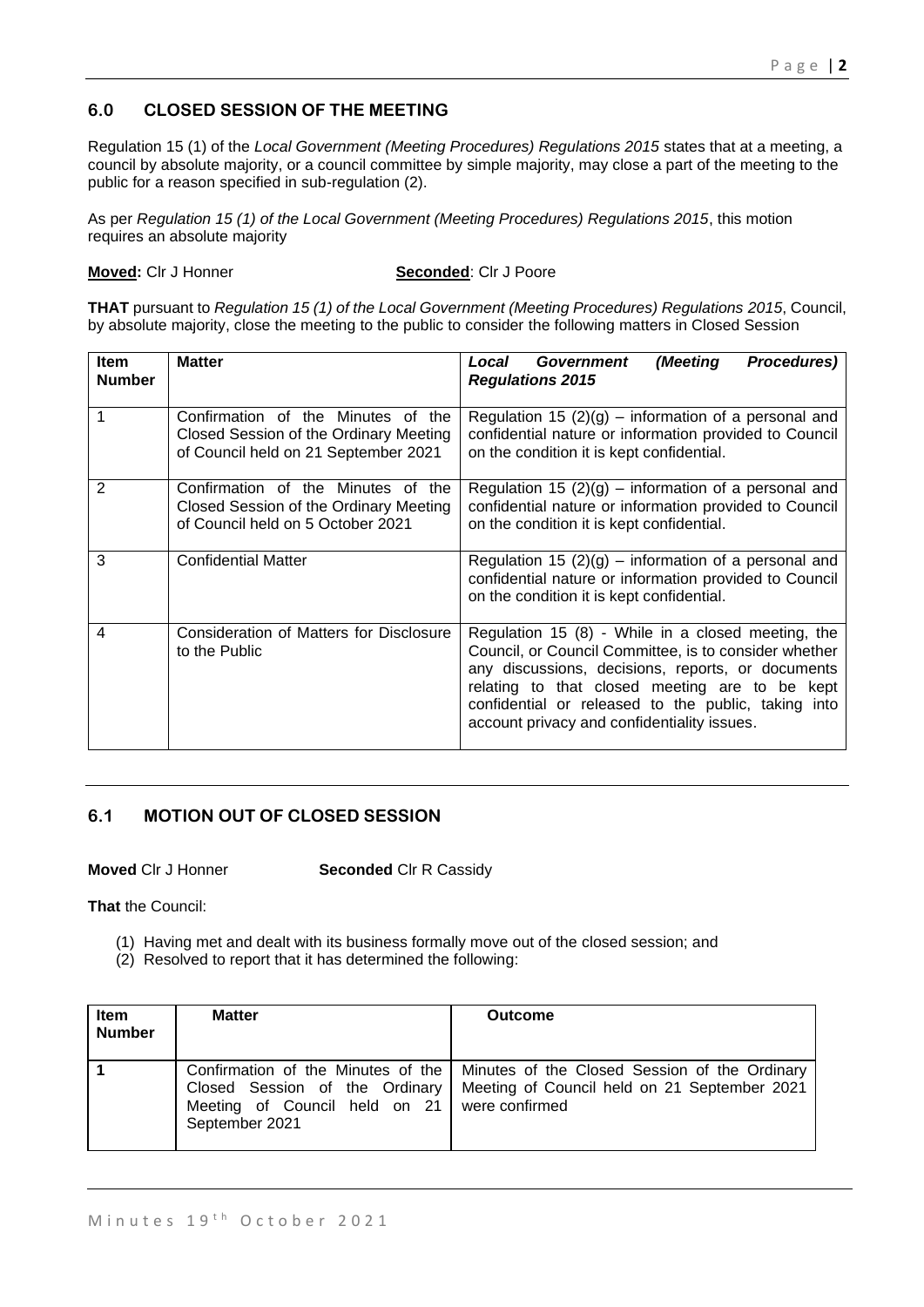| 2 | Confirmation of the Minutes of the<br>Closed Session Meeting of Council<br>held on 5 October 2021 | Minutes of the Closed Session Meeting of Council<br>held on 5 October 2021 were confirmed                                                                                                                                                                                                        |
|---|---------------------------------------------------------------------------------------------------|--------------------------------------------------------------------------------------------------------------------------------------------------------------------------------------------------------------------------------------------------------------------------------------------------|
| 3 | <b>Confidential Correspondence</b>                                                                | Council resolved to provide the following towards a<br><b>GP</b> service at Ouse:<br>(a)Residence 3 Victoria Valley Road with<br>permission to sublet to Ambulance Tasmania<br>(b) provision of a AWD or 4WD vehicle<br>(c)Annual contribution of \$20,000 indexed annually<br>by the Hobart cpi |
| 4 | Consideration<br>0f<br>for<br><b>Matters</b><br>Disclosure to the Public                          | Matters were considered                                                                                                                                                                                                                                                                          |

## **CARRIED**

#### **FOR the Motion**

Mayor L Triffitt, Deputy Mayor J Allwright, Clr A Archer, Clr A Bailey, Clr S Bowden, Clr A Campbell, Clr R Cassidy, Clr J Honner, Clr J Poore

# **OPEN MEETING TO PUBLIC**

Due to COVID-19 a limit of 4 members of the public, at any one time will be applied.

## **7.0 DEPUTATIONS**

#### 10.15 – 10.50 Stuart Archer, Lake Meadowbank water level

Mr Stuart Archer raised several concerns in relation to the current situation for water users whilst the repair works are being carried out with the Meadowbank Power Station over a 18mth timeframe. Mr Archer is also concerned whether the lake will be returned to its previous level on completion of the works as he has not received confirmation to date.

#### **Moved:** Clr A Archer **Seconded:** Clr R Cassidy

**THAT** Council write to the Minister for Primary Industries and Water, the Hon Guy Barnett MP raising the following issues:

- 1. Confirmation that the lake level will be returned to the previous level of .7
- 2. Request financial support for those adversely impacted by the changing lake levels
- 3. Requesting that the State Government lobby the Federal Government for financial support for all who are impacted if the lake isn't retuned to the previous level due to the Battery of the Nation project.

#### **CARRIED**

#### **FOR the Motion**

Mayor L Triffitt, Deputy Mayor J Allwright, Clr A Archer, Clr A Bailey, Clr S Bowden, Clr A Campbell, Clr R Cassidy, Clr J Honner, Clr J Poore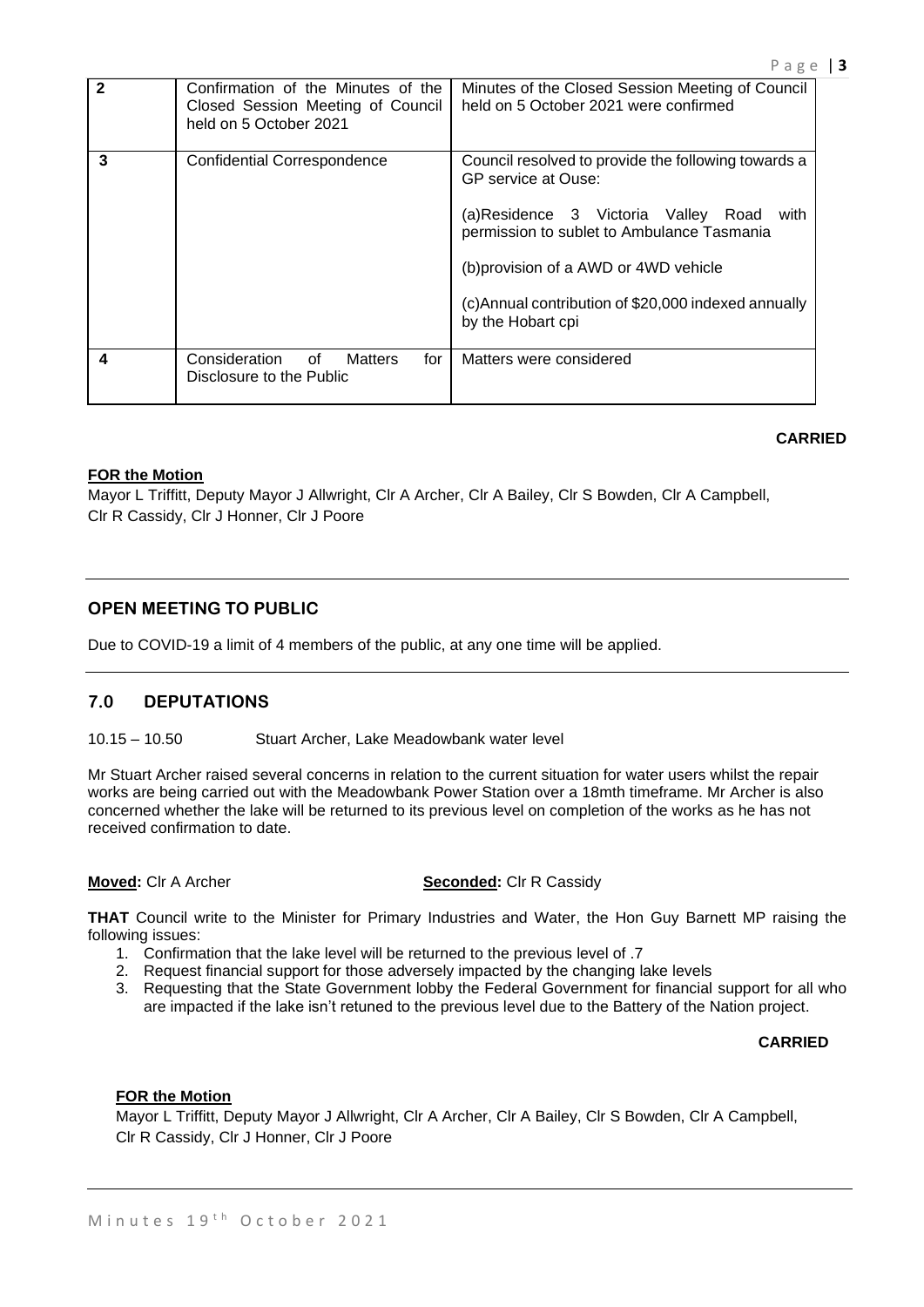#### 10.50 – 11.04 Eve Lazarus, Derwent Catchment Project, Morgan McPherson

Eve and Morgan briefed Council on several items:

- Maps indicating the management plan for weed control in the Central Highlands 22-26
- Application to the Cattle Hill Wind Farm Community Grants Program for \$60,000 for 2 years
- State Government Funding for Weed Control 3 years left for the program
- New partners Department of State Growth and the Brighton Council

## **7.1 PUBLIC QUESTION TIME**

Nil

# **8.0 MAYORAL COMMITMENTS**

| 16 September 2021 | <b>Business of Council</b>                                   |
|-------------------|--------------------------------------------------------------|
| 16 September 2021 | Tele Meeting with Minister for Health                        |
| 16 September 2021 | Tele Meeting with Leader of the Opposition                   |
| 16 September 2021 | Meeting with GP Services                                     |
| 20 September 2021 | Tele Meeting with Minister for Health                        |
| 20 September 2021 | <b>ABC News Monday</b>                                       |
| 20 September 2021 | <b>ABC TV Interview</b>                                      |
| 20 September 2021 | Southern Cross Interview                                     |
| 20 September 2021 | Derwent Valley Gazette Interview                             |
| 20 September 2021 | Meeting with Brian Mitchell and GP Practice                  |
| 20 September 2021 | Meeting with community members x4                            |
| 21 September 2021 | <b>Ordinary Council Meeting, Bothwell</b>                    |
| 21 September 2021 | Rate Payer calls x4                                          |
| 22 September 2021 | Meeting with John Tucker MP                                  |
| 23 September 2021 | <b>Business of Council</b>                                   |
| 23 September 2021 | Meeting with Drs and medical group and onsite tour           |
| 23 September 2021 | Tele meeting with newspaper                                  |
| 23 September 2021 | <b>Business of Council</b>                                   |
| 24 September 2021 | Meeting re GP services                                       |
| 25 September 2021 | <b>Business of Council re GP services</b>                    |
| 25 September 2021 | Tele meeting with Deputy Premier                             |
| 27 September 2021 | <b>Business of Council</b>                                   |
| 27 September 2021 | Tele meeting x3 re GP services                               |
| 28 September 2021 | <b>Business of Council</b>                                   |
| 29 September 2021 | National Police Remembrance Day, Rokeby                      |
| 30 September 2021 | <b>Business of Council</b>                                   |
| 01 October 2021   | Meeting with Tas Inspector and Senior Sergeant of Tas Police |
| 01 October 2021   | Tele Meeting with GP                                         |
| 01 October 2021   | Tele Meeting with Elected Member                             |
| 01 October 2021   | Meeting with rate payers x3                                  |
| 02 October 2021   | Tele meeting with GP services                                |
| 04 October 2021   | Tele meeting with Elected Members x4                         |
| 04 October 2021   | Tele meeting re GP Services                                  |
| 05 October 2021   | Special Meeting of Council                                   |
| 05 October 2021   | Council Workshops x2                                         |
| 06 October 2021   | ABC Interview and media interviews                           |
| 11 October 2021   | <b>Business of Council</b>                                   |
| 12 October 2021   | Meeting with Elected Member                                  |
| 12 October 2021   | <b>Teams Meeting Craig Limkin</b>                            |
| 13 October 2021   | Bothwell Bicentenary Workforce Group Meeting - Bothwell      |
|                   |                                                              |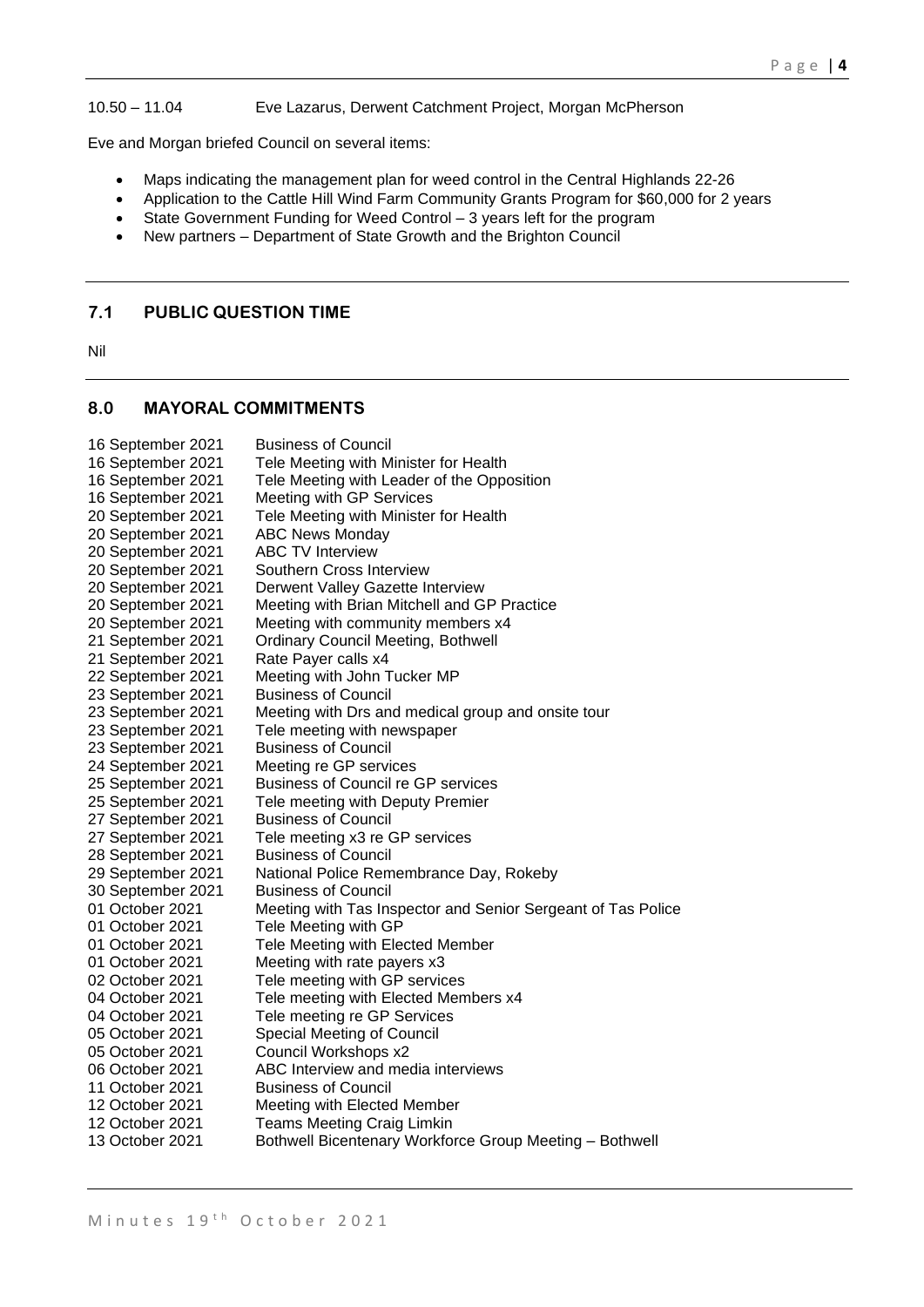# **8.1 COUNCILLOR COMMITMENTS**

## *Deputy Mayor J Allwright*

| 21 September 2021 | <b>Ordinary Council Meeting, Hamilton</b> |
|-------------------|-------------------------------------------|
| 05 October 2021   | Special Closed Council Meeting, Bothwell  |
| 05 October 2021   | Workshop x2 Bothwell                      |

## *Clr A Archer*

| 21 September 2021 | <b>Ordinary Council Meeting, Hamilton</b> |
|-------------------|-------------------------------------------|
| 05 October 2021   | Special Closed Council Meeting, Bothwell  |
| 05 October 2021   | Workshop x2 Bothwell                      |
|                   | Lake Crescent/Sorell Management Committee |

#### *Clr A Bailey*

| 21 September 2021 | <b>Ordinary Council Meeting, Hamilton</b> |
|-------------------|-------------------------------------------|
| 05 October 2021   | Special Closed Council Meeting, Bothwell  |
| 05 October 2021   | Workshop x2 Bothwell                      |

#### *Clr S Bowden*

| 21 September 2021 | <b>Ordinary Council Meeting, Hamilton</b> |
|-------------------|-------------------------------------------|
| 05 October 2021   | Workshop x2 Bothwell                      |

## *Clr A Campbell*

| 21 September 2021 | <b>Ordinary Council Meeting, Hamilton</b>               |
|-------------------|---------------------------------------------------------|
| 23 September 2021 | Meeting with Doctors at Ouse                            |
| 05 October 2021   | Special Closed Council Meeting, Bothwell                |
| 05 October 2021   | Workshop x2 Bothwell                                    |
| 08 October2021    | Opening of Op Shop at Ash cottage/HATCH, Ouse           |
| 13 October 2021   | Bothwell Bicentennial Workforce Group meeting, Bothwell |
|                   |                                                         |

## *Clr R Cassidy*

| 21 September 2021 | <b>Ordinary Council Meeting, Hamilton</b> |
|-------------------|-------------------------------------------|
| 05 October 2021   | Special Closed Council Meeting, Bothwell  |
| 05 October 2021   | Workshop x2 Bothwell                      |
|                   | Letter to LGAT CEO - research for Council |

#### *Clr J Honner*

| 21 September | <b>Ordinary Council Meeting Hamilton</b>                |
|--------------|---------------------------------------------------------|
| 05 October   | Special Closed Meeting Bothwell                         |
| 05 October   | Workshop Bothwell                                       |
| 13 October   | Bothwell Bicentennial Workforce Group meeting, Bothwell |

# *Clr J Poore*

| 21 September 2021 | <b>Ordinary Council Meeting, Hamilton</b> |
|-------------------|-------------------------------------------|
| 05 October 2021   | Special Closed Council Meeting, Bothwell  |
| 05 October 2021   | Workshop x2 Bothwell                      |

# **STATUS REPORT COUNCILLORS**

# **8.2 GENERAL MANAGER'S COMMITMENTS**

| Special Closed Session Meeting of Council |
|-------------------------------------------|
|                                           |
|                                           |
|                                           |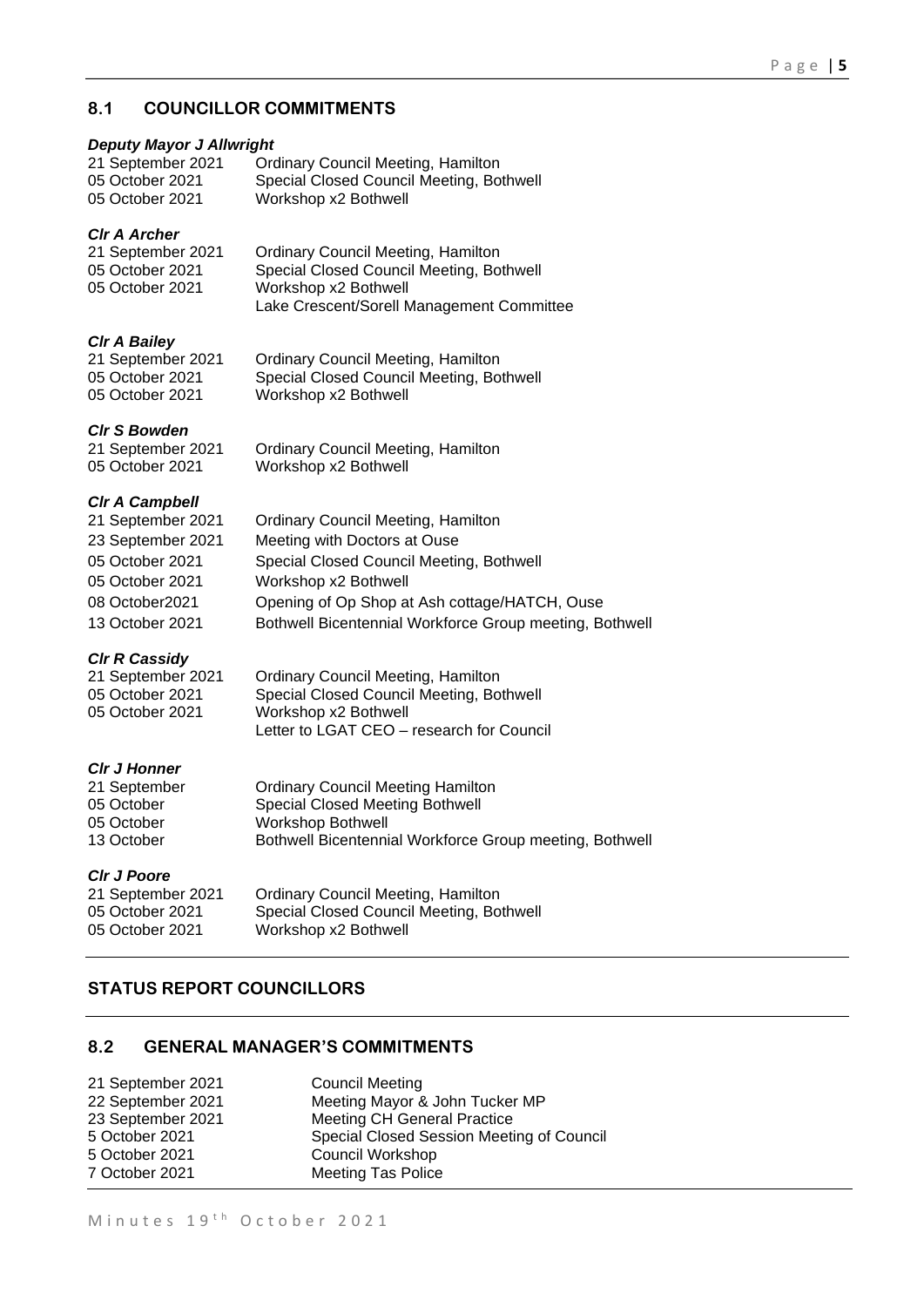12 October 2021 Teams Meeting Craig Limkin 13 October 2021 Bicentennial Work Group Meeting 14 October 2021 Interview Project Co-ordinator

# **8.3 DEPUTY GENERAL MANAGER'S COMMITMENTS**

| <b>Ordinary Council Meeting, Hamilton</b> |
|-------------------------------------------|
| <b>Municipal Recovery Meeting</b>         |
| Bi-Centennial Workforce Group Meeting     |
| Interviews Bi-Centennial Co-Ordinator     |
| Meeting with OST regarding Nav software   |
|                                           |

# **9.0 NOTIFICATION OF COUNCIL WORKSHOPS HELD**

5 October 2021 –

- Presentation by Epuron,
- Future Projects for Funding
- Long-Term Asset Management Plans and Long-term Financial Management Plan

## **9.1 FUTURE WORKSHOPS**

Victoria Onslow – 9 November, 11am at Bothwell

# **10.0 MAYORAL ANNOUNCEMENTS**

# **11.0 MINUTES**

## **11.1 RECEIVAL DRAFT MINUTES ORDINARY MEETING**

**Moved:** Clr A Campbell **Seconded:** Clr J Honner

**THAT** the Draft Minutes of the Open Council Meeting of Council held on Tuesday 21st September 2021 be received.

## **CARRIED**

#### **FOR the Motion**

Mayor L Triffitt, Deputy Mayor J Allwright, Clr A Archer, Clr A Bailey, Clr S Bowden, Clr A Campbell, Clr R Cassidy, Clr J Honner, Clr J Poore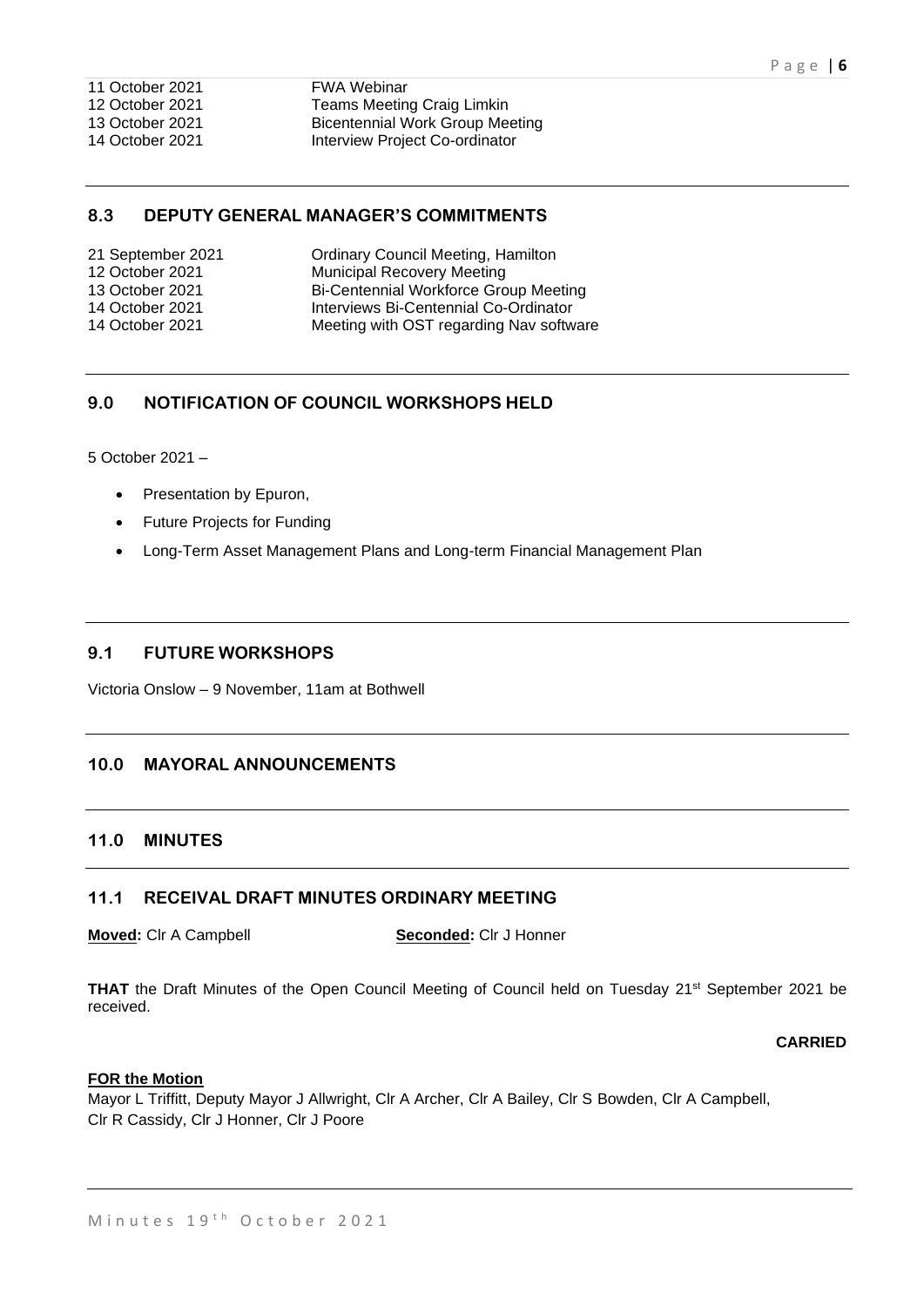# **11.2 CONFIRMATION OF MINUTES ORDINARY MEETING**

#### **Moved:** Clr J Honner **Seconded:** Clr A Bailey

**THAT** the Minutes of the Open Council Meeting of Council held on Tuesday 21<sup>st</sup> September 2021 be confirmed.

**CARRIED**

# **FOR the Motion**

Mayor L Triffitt, Deputy Mayor J Allwright, Clr A Archer, Clr A Bailey, Clr S Bowden, Clr A Campbell, Clr R Cassidy, Clr J Honner, Clr J Poore

## **12.0 BUSINESS ARISING:**

- 15.1 DES Manager submitted road name
- 16.1 Works & Services Manager actioned
- 16.4 DES Manager to prepare report on land transfer
- 17.1 Land advertised
- 17.3 General Manager sent correspondence
- 17.6 Remission processed
- 17.7 Remission processed
- 17.10 iPads ordered
- 17.11 Donation processed
- 17.14 Policy placed on Council website<br>17.15 Policy placed on Council website
- Policy placed on Council website
- 17.16 Policy placed on Council website
- 17.17 Policy placed on Council website
- 17.18 Policy placed on Council website
- 17.19 Policy placed on Council website
- 17.21 Community Relations Officer to order cupboard
- 18.2 DGM arranging a meeting

## **13.0 DERWENT CATCHMENT PROJECT REPORT**

**Moved:** Clr J Honner **Seconded:** Clr J Poore

**THAT** the Derwent Catchment Project Monthly Report be received.

## **FOR the Motion**

Mayor L Triffitt, Deputy Mayor J Allwright, Clr A Archer, Clr A Bailey, Clr S Bowden, Clr A Campbell, Clr R Cassidy, Clr J Honner, Clr J Poore

*Mr G Rogers Manager DES attended the meeting at 11.09*

# **14.0 FINANCE REPORT**

**Moved:** Clr J Honner **Seconded:** Clr A Bailey

**THAT** the Finance Reports be received.

**CARRIED**

**CARRIED**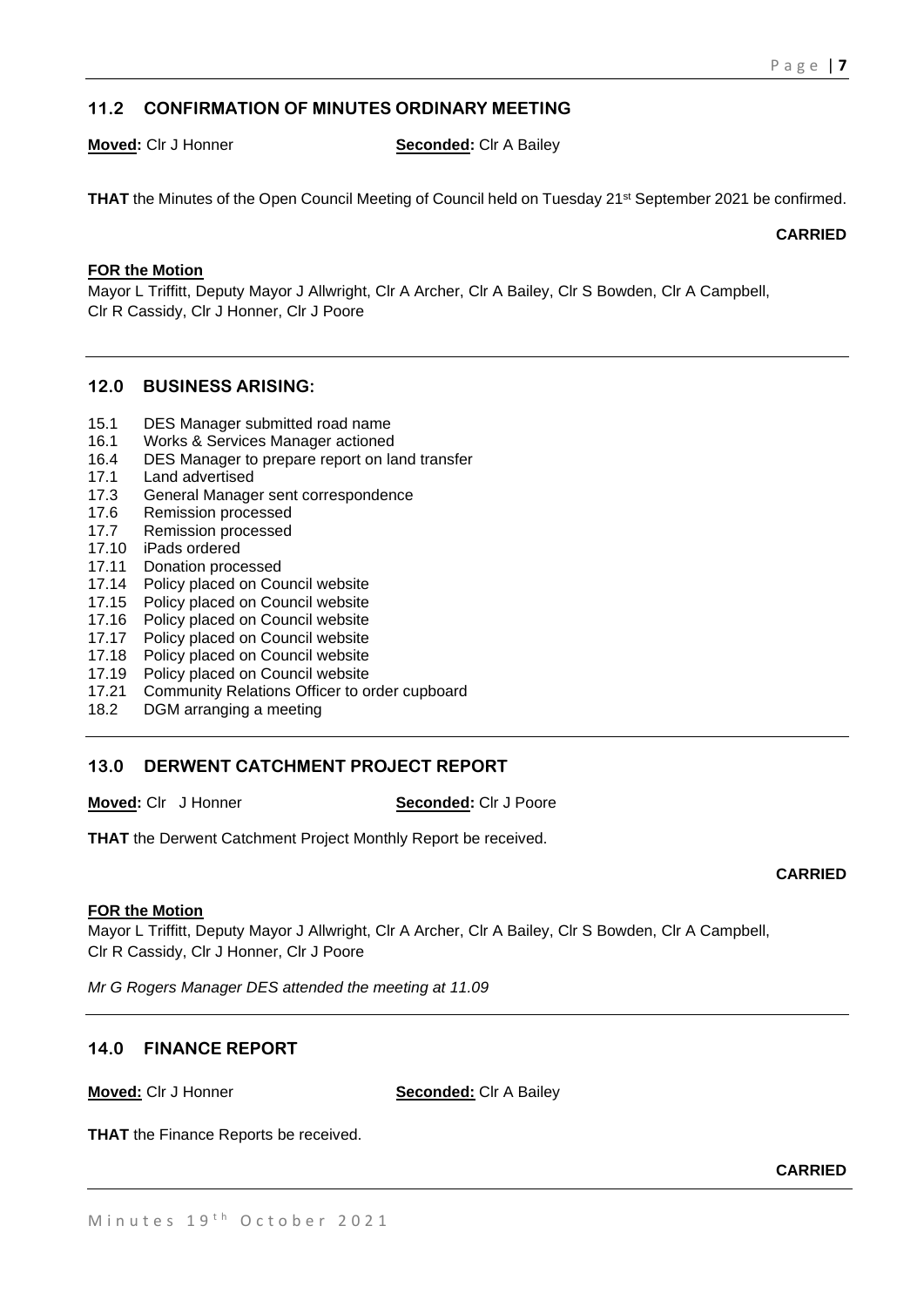#### **FOR the Motion**

Mayor L Triffitt, Deputy Mayor J Allwright, Clr A Archer, Clr A Bailey, Clr S Bowden, Clr A Campbell, Clr R Cassidy, Clr J Honner, Clr J Poore

## **14.1 LONG TERM ASSET MANAGEMENT PLANS AND LONG TERM FINANCIAL PLAN AND STRATEGY**

**Moved:** Clr R Cassidy **Seconded:** Clr A Campbell

**THAT** Council adopt the following updated and reviewed Plans:

- Long Term Financial Plan & Strategy
- Roads and Bridges Asset Management plan
- Buildings Asset Management Plan

# **CARRIED**

#### **FOR the Motion**

Mayor L Triffitt, Deputy Mayor J Allwright, Clr A Archer, Clr A Bailey, Clr S Bowden, Clr A Campbell, Clr R Cassidy, Clr J Honner, Clr J Poore.

# **14.2 ASSET MANAGEMENT – RISK MANAGEMENT**

**Moved:** Clr A Archer **Seconded:** Clr R Cassidy

THAT

- 1. Council write to DPIWE expressing our concerns with the damage to Council's assets during controlled releases of water from Lake Crescent.
- 2. Council include an additional dot point in the Executive Summary for the Central Highlands Council Long Term Asset Management Plan – Roads and Bridges 'flood mitigation – take action to minimise the impact on our assets'

#### **CARRIED**

## **FOR the Motion**

Mayor L Triffitt, Deputy Mayor J Allwright, Clr A Archer, Clr A Bailey, Clr S Bowden, Clr A Campbell, Clr R Cassidy, Clr J Honner, Clr J Poore.

# **15.0 DEVELOPMENT & ENVIRONMENTAL SERVICES**

In accordance with Regulation 25(1) of the Local Government (Meeting Procedures) Regulations 2015, the Mayor advises that the Council intends to act as a Planning Authority under the Land Use Planning and Approvals Act 1993, to deal with the following items:

#### **Moved:** Clr J Honner **Seconded:** Clr A Bailey

**THAT** the Development & Environmental Services Report be received.

#### **CARRIED**

#### **FOR the Motion**

Mayor L Triffitt, Deputy Mayor J Allwright, Clr A Archer, Clr A Bailey, Clr S Bowden, Clr A Campbell, Clr R Cassidy, Clr J Honner, Clr J Poore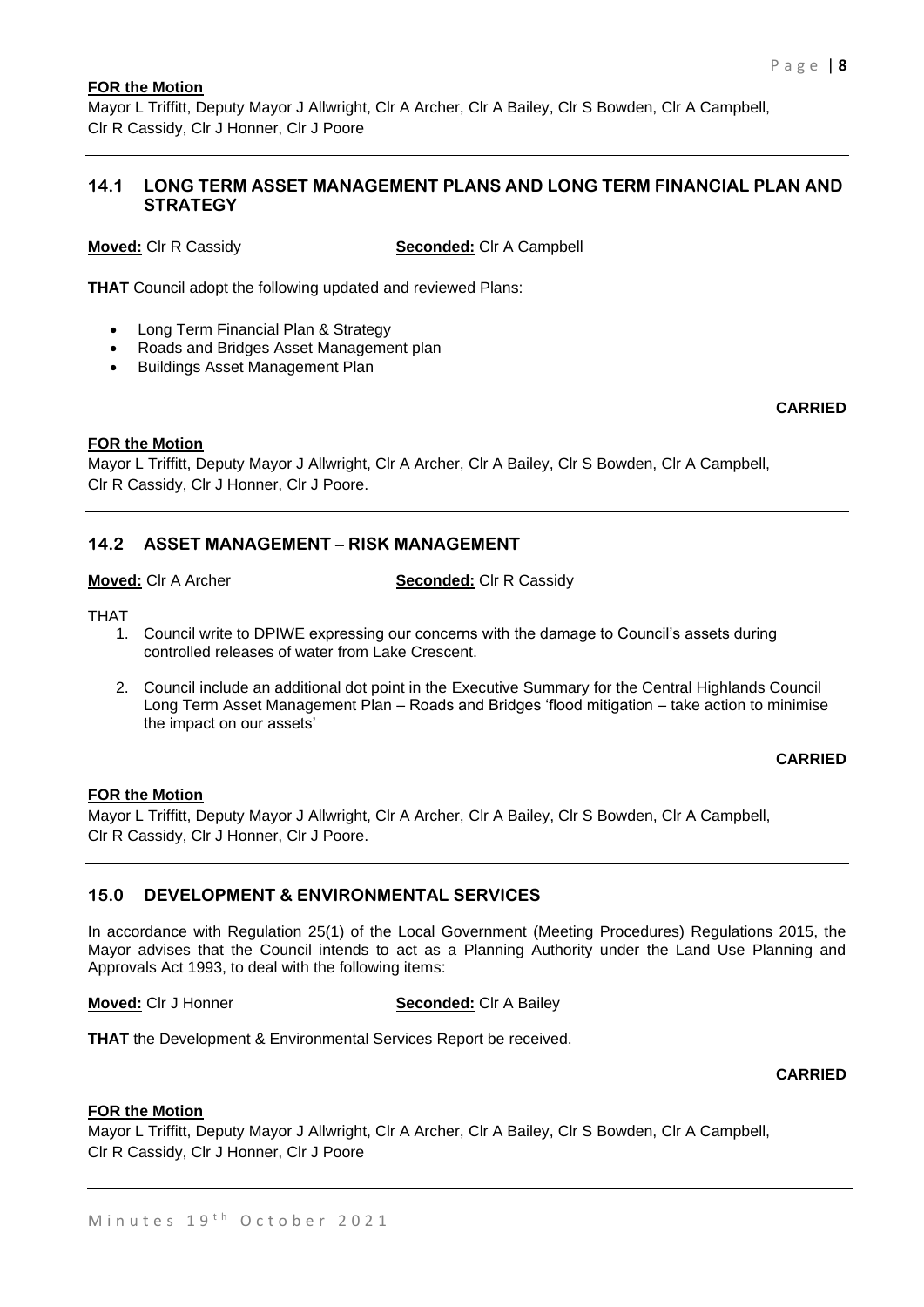# **15.1 PROPOSED INDEPENDENT LIVING UNITS - ELLENDALE**

**Moved:** Clr J Honner **Seconded:** Clr A Campbell

**THAT** Mayor Triffiit, Deputy Mayor Allwright and Clr Bailey meet with the landowner to review the proposed subdivision plan and negotiate a purchase price for further consideration by Council.

#### **CARRIED 8/1**

**FOR the Motion** Mayor L Triffitt, Deputy Mayor J Allwright, Clr A Archer, Clr A Bailey, Clr S Bowden, Clr A Campbell, Clr J Honner, Clr J Poore **AGIANST the Motion** Clr R Cassidy

## **15.2 HAMILTON SHOWGROUNDS – REPORT ON PROGRESS WITH LAND TRANSFER**

#### **Moved:** Clr J Poore **Seconded:** Clr A Bailey

**THAT** Deputy Mayor Allwright and Clr Campbell meet with the landowner to progress the land transfer to the satisfaction of both parties. **CARRIED**

# **FOR the Motion**

Mayor L Triffitt, Deputy Mayor J Allwright, Clr A Archer, Clr A Bailey, Clr S Bowden, Clr A Campbell, Clr R Cassidy, Clr J Honner, Clr J Poore

# **15.3 POLICY NO. 2015-32 FIRE ABATEMENT POLICY**

**Moved:** Clr J Honner **Seconded:** Clr A Campbell

THAT Council adopt Policy No. 2015-32 Fire Abatement Policy.

#### **CARRIED**

#### **FOR the Motion**

Mayor L Triffitt, Deputy Mayor J Allwright, Clr A Archer, Clr A Bailey, Clr S Bowden, Clr A Campbell, Clr R Cassidy, Clr J Honner, Clr J Poore

# **15.4 ROAD NAMING – WILBURVILLE**

At the September Ordinary Meeting Council passed a motion to submit the road name "Tea Tree Bay Road" through Placenames Tasmania for the new road approved as part of a 27 lot subdivision at Wilburville.

Noted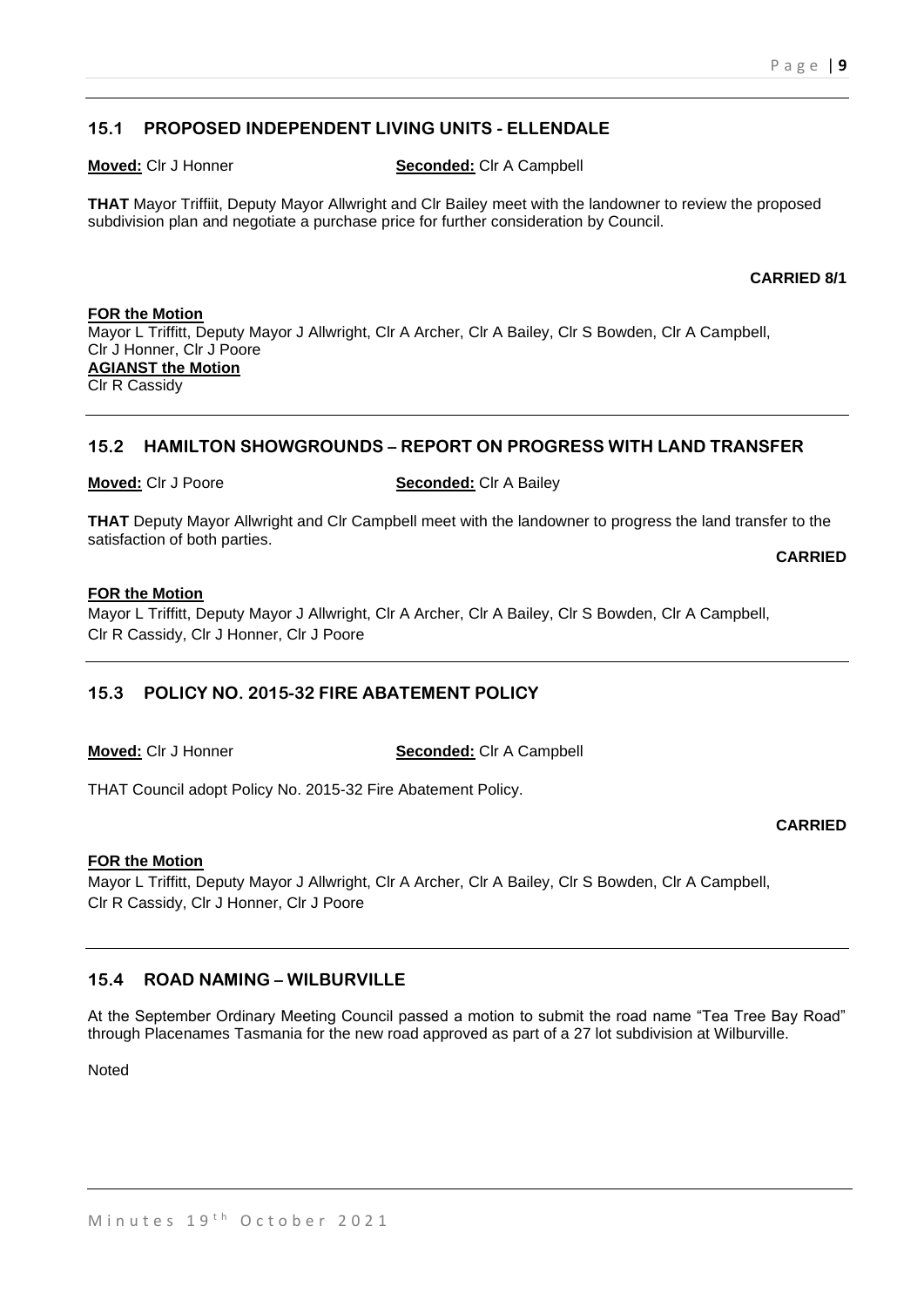# **15.5 PROPOSED COMMUNITY ARTS PROJECT – BOTHWELL NOVERBER 2021- "LOOOKING OUT FOR EACH OTHER" – TAKE 2**

**Moved:** Clr S Bowden **Seconded:** Clr A Bailey

THAT Ms Grietje van Randen be advised that:

- 1. Council is supportive of the new project with the following conditions:
	- a. The number of signs is limited to 3 (possible locations, School Gym area, Medical Centre and the Council Office, Bothwell.
	- b. That the Bothwell School students are involved in the project
	- c. Prizes are allocated to the best three designs.
- 2. Council will remove the existing Blue Famer

# **CARRIED**

# **FOR the Motion**

Mayor L Triffitt, Deputy Mayor J Allwright, Clr A Archer, Clr A Bailey, Clr S Bowden, Clr A Campbell, Clr R Cassidy, Clr J Honner, Clr J Poore

# **15.6 DES BRIEFING REPORT**

# **PLANNING PERMITS ISSUED UNDER DELEGATION**

The following planning permits have been issued under delegation during the past month.

## **NO PERMIT REQUIRED**

| DA NO.       | <b>APPLICANT</b>      | <b>LOCATION</b>                      | <b>PROPOSAL</b>                  |
|--------------|-----------------------|--------------------------------------|----------------------------------|
| 2021 / 00075 | D W Clune             | 15 Trout Crescent, MIENA             | <b>Outbuilding &amp; Carport</b> |
| 2021 / 00079 | P & J Sheds           | 11 Robertson Road, Miena             | Outbuilding                      |
| 2021 / 00080 | <b>Pettit Designs</b> | 235 Bradys Lake Road, Bradys<br>Lake | <b>Deck</b>                      |
| 2021 / 00081 | P & M Cassar-Smith    | Ellendale Road, Ellendale            | Outbuilding                      |
| 2021 / 00087 | P M McGee             | 7 Breona Rise, Breona                | Outbuilding                      |
| 2021 / 00048 | O Roffenen            | 3 Little Dog Drive, Miena            | Outbuilding                      |
| 2021 / 00086 | J M Faulkner          | 5 Bannister Road, Tods Corner        | Dwelling Addition (Deck)         |

#### **PERMITTED**

| DA NO.     | <b>APPLICANT</b> | <b>LOCATION</b>                      | <b>PROPOSAL</b> |
|------------|------------------|--------------------------------------|-----------------|
| 2021/00076 | S C Battaglene   | 751 Tods Corner Road, Tods<br>Corner | Outbuilding     |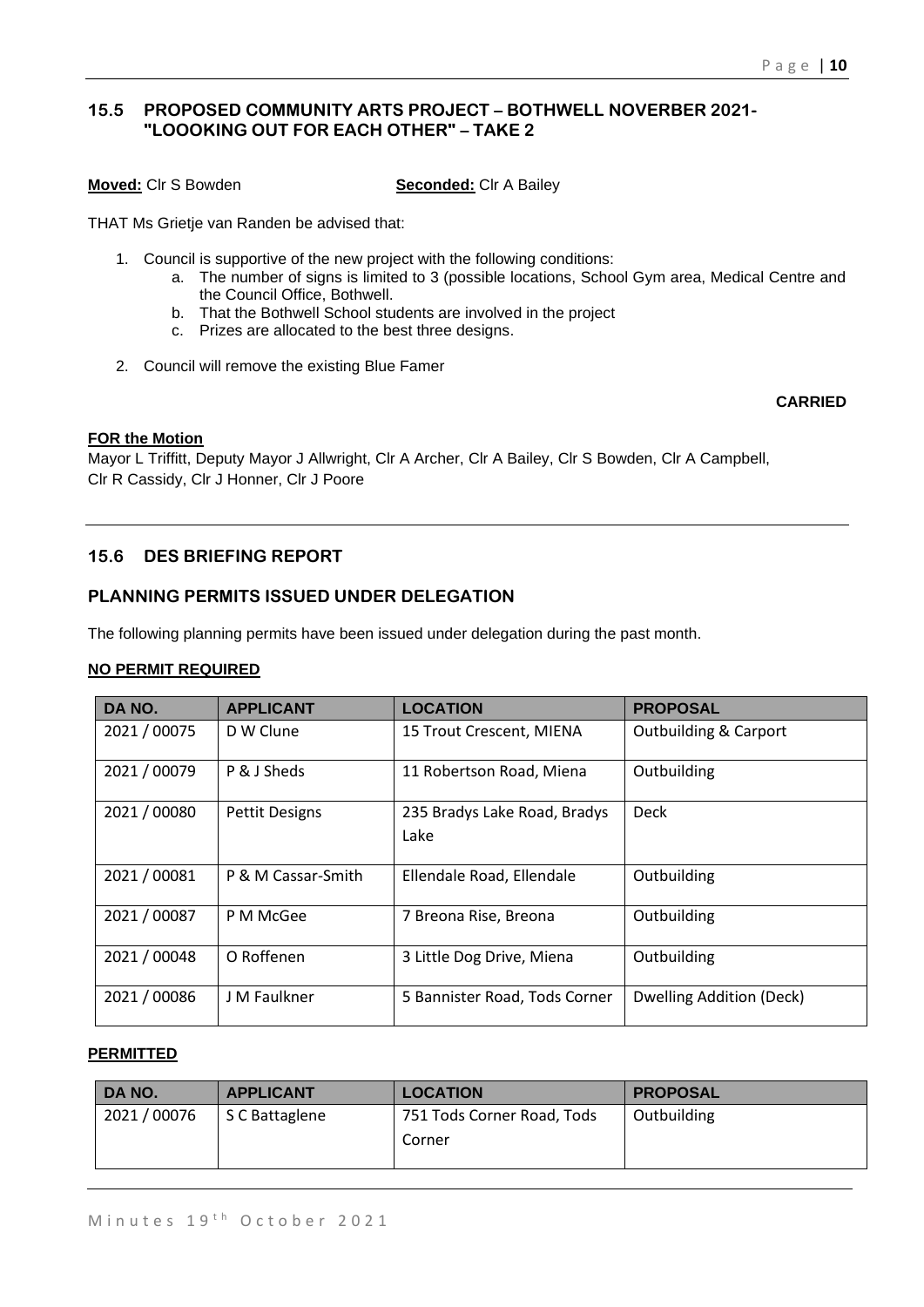| 2021 / 00077 | C J M & V Farmer | 219 Bradys Lake Road, Bradys | Change of Use to Visitor |
|--------------|------------------|------------------------------|--------------------------|
|              |                  | Lake                         | Accommodation            |
|              |                  |                              |                          |
| 2021 / 00085 | T D W Hall       | 106 McCallums Road,          | Outbuilding              |
|              |                  | Fentonbury                   |                          |
|              |                  |                              |                          |

#### **DISCRETIONARY**

| DA NO.       | <b>APPLICANT</b>                             | <b>LOCATION</b>                           | <b>PROPOSAL</b> |
|--------------|----------------------------------------------|-------------------------------------------|-----------------|
| 2021 / 00070 | DJ & J M Lowe                                | 14 Alexander Street, Bothwell             | Outbuilding     |
| 2021 / 00063 | <b>Freestone Building</b><br>Surveying       | 69 Leesons Road, Westerway                | Outbuilding     |
| 2021 / 00052 | Darryn White Building<br>Design & Consulting | Pearces Road, Strickland (CT<br>206678/1) | <b>Dwelling</b> |
| 2021 / 00069 | J P Downie                                   | 7561A Highland Lakes Road,<br>Miena       | Storage         |

# **ANIMAL CONTROL**

#### **IMPOUNDED DOGS**

No dogs have been impounded over the past months.

#### **STATISTICS AS OF 13 October 2021**

#### **Registrations**

Total Number of Dogs Registered in 2020/2021 Financial Year – 978

2021/2022 renewal have been issued.

- Number of Dogs Currently Registered 887
- Number of Dogs Pending Re-Registration 52

#### **Kennel Licences**

Total Number of Kennel Licences Issued for 2020/2021 Financial Year – 29

2021/2022 Renewal have been Issued.

- Number of Licenses Issued –30
- Number of Licences Pending 0
- •

# **16.0 WORKS & SERVICES**

**Moved:** Clr A Bailey **Seconded:** Clr J Honner

**THAT** the Works & Services Report be received.

#### **FOR the Motion**

Mayor L Triffitt, Deputy Mayor J Allwright, Clr A Archer, Clr A Bailey, Clr S Bowden, Clr A Campbell, Clr R Cassidy, Clr J Honner, Clr J Poore

**CARRIED**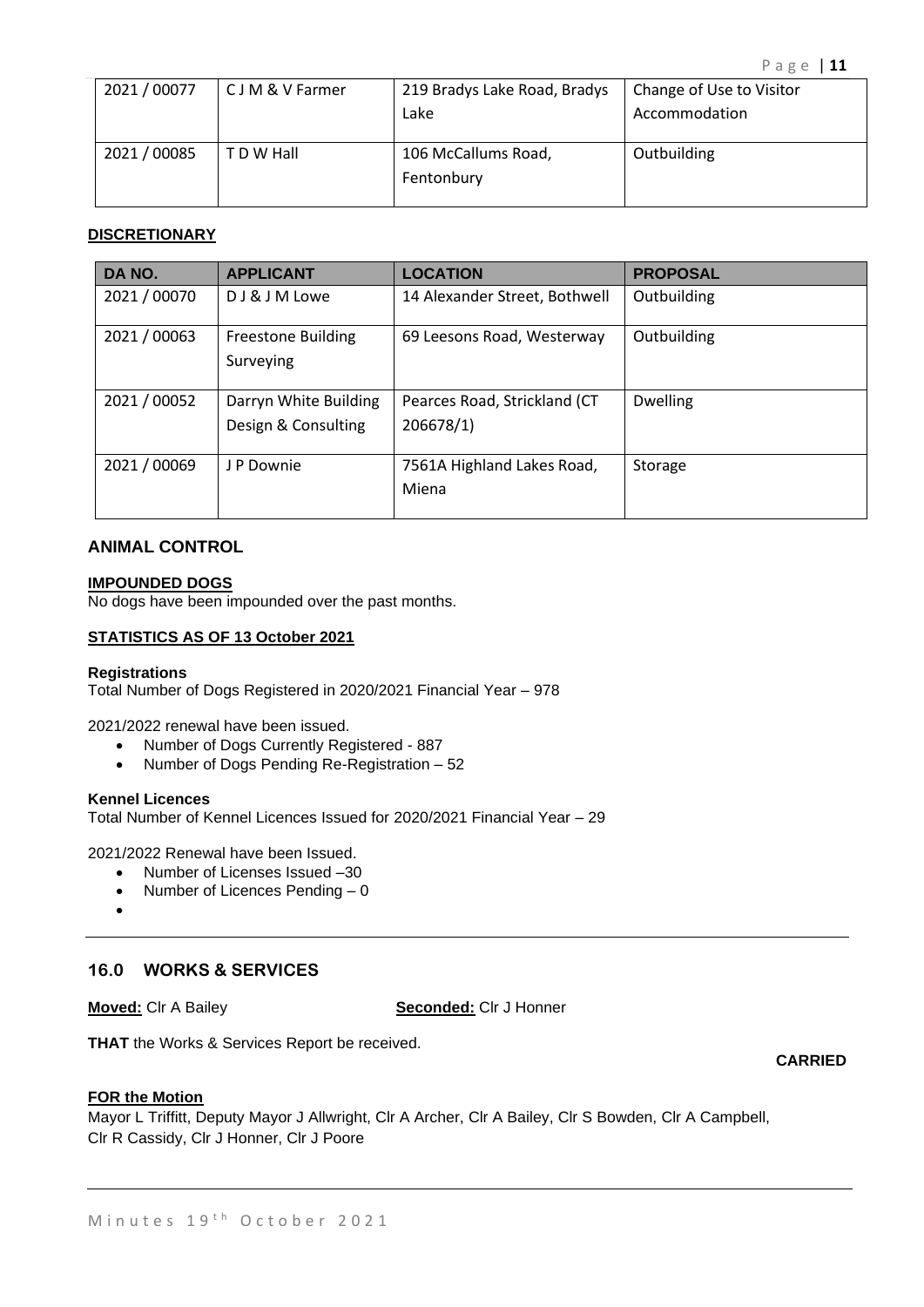# **16.1 FENTONBURY WAR MEMORIAL**

**Moved:** Deputy Mayor J Allwright **Seconded:** Clr A Bailey

THAT the Works and Services Manager investigate the purchase of 2 suitable flag poles.

**CARRIED**

#### **FOR the Motion**

Mayor L Triffitt, Deputy Mayor J Allwright, Clr A Archer, Clr A Bailey, Clr S Bowden, Clr A Campbell, Clr R Cassidy, Clr J Honner, Clr J Poore

# **16.2 655 KOMATSU GRADER REPAIR**

**Moved:** Clr A Bailey **Seconded:** Clr A Archer

**THAT** Council allocates \$30,000 to have Komatsu repair the grader and then sell by auction with a reserve price.

**CARRIED**

#### **FOR the Motion**

Mayor L Triffitt, Deputy Mayor J Allwright, Clr A Archer, Clr A Bailey, Clr S Bowden, Clr A Campbell, Clr R Cassidy, Clr J Honner, Clr J Poore.

# **16.3 2021 ELECTION COMMITMENT: ELECTRONIC SCOREBOARD BOTHWELL FOOTBALL CLUB**

**Moved:** Clr J Honner **Seconded:** Clr A Bailey

**THAT** Council:

1. accepts the grant deed from the election commitment; and

2. Allocate an extra \$13,895.00 for the purchase of the electronic scoreboard from Electronic Signage Australia**.**

**CARRIED**

#### **FOR the Motion**

Mayor L Triffitt, Deputy Mayor J Allwright, Clr A Archer, Clr A Bailey, Clr S Bowden, Clr A Campbell, Clr R Cassidy, Clr J Honner, Clr J Poore.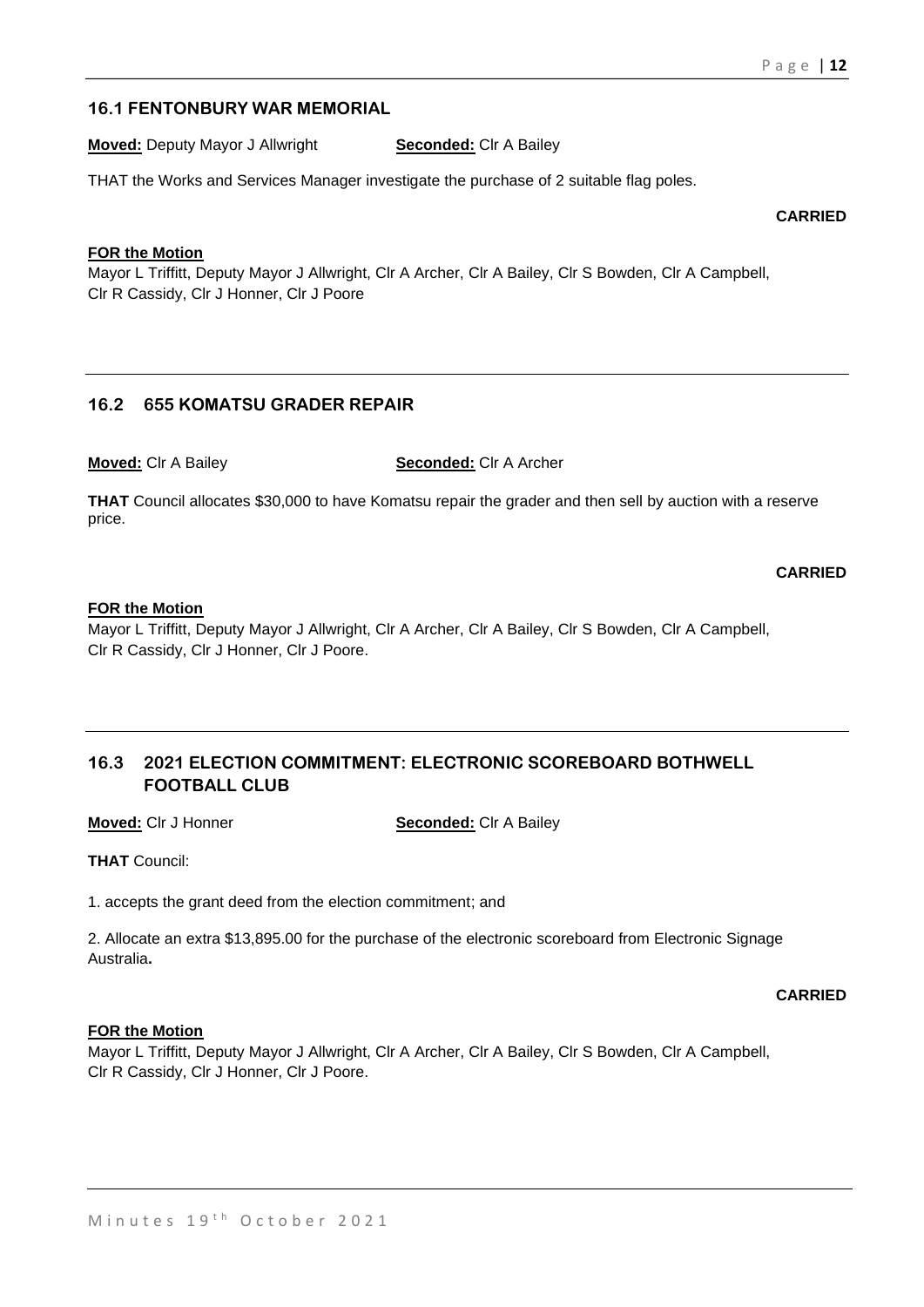# **17.0 ADMINISTRATION**

# **17.1 REMISSIONS UNDER DELEGATION**

The following rate remission has been granted by the General manager under delegation:

| 05-0700-03558 | 18.28 | Penalty |
|---------------|-------|---------|
| 01-0860-03922 | 18.93 | Penalty |
| 01-0893-04028 | 21.17 | Penalty |
| 01-0860-03933 | 8.58  | Penalty |
| 01-0860-03934 | 26.82 | Penalty |
| 01-0808-03686 | 28.60 | Penalty |
| 01-0820-04020 | 18.60 | Penalty |
| 03-0224-01186 | 13.23 | Penalty |

**Moved:** Clr A Campbell **Seconded:** Clr R Cassidy

**THAT** the remissions under delegation be noted.

#### **FOR the Motion**

Mayor L Triffitt, Deputy Mayor J Allwright, Clr A Archer, Clr A Bailey, Clr S Bowden, Clr A Campbell, Clr R Cassidy, Clr J Honner, Clr J Poore

## **17.2 ANNUAL REPORT 2020-2021**

Under Section 72 of the Local Government Act 1993 Council must prepare an Annual Report. The Annual Report has been prepared and is submitted to Council for adoption.

Council's Annual General Meeting will be held at Bothwell on Tuesday 7<sup>th</sup> December at 8.45am.

**Moved:** Clr J Poore **Seconded:** Clr J Honner

**THAT** Council adopt the 2020-2021 Annual report as presented.

# **CARRIED**

**CARRIED**

#### **FOR the Motion**

Mayor L Triffitt, Deputy Mayor J Allwright, Clr A Archer, Clr A Bailey, Clr S Bowden, Clr A Campbell, Clr R Cassidy, Clr J Honner, Clr J Poore

# **17.3 LEASE INDEPENDENT LIVING UNITS OUSE**

A new three-year lease for the Ouse Independent Living Units has been received. The lease is the same as previous leases except Council are now required to maintain the units with the Crown responsible for major repairs and structural works.

**Moved:** Clr J Poore **Seconded:** Clr A Campbell

**THAT** the General Manager be authorised to sign and seal the Ouse Independent Living Units Lease.

**CARRIED**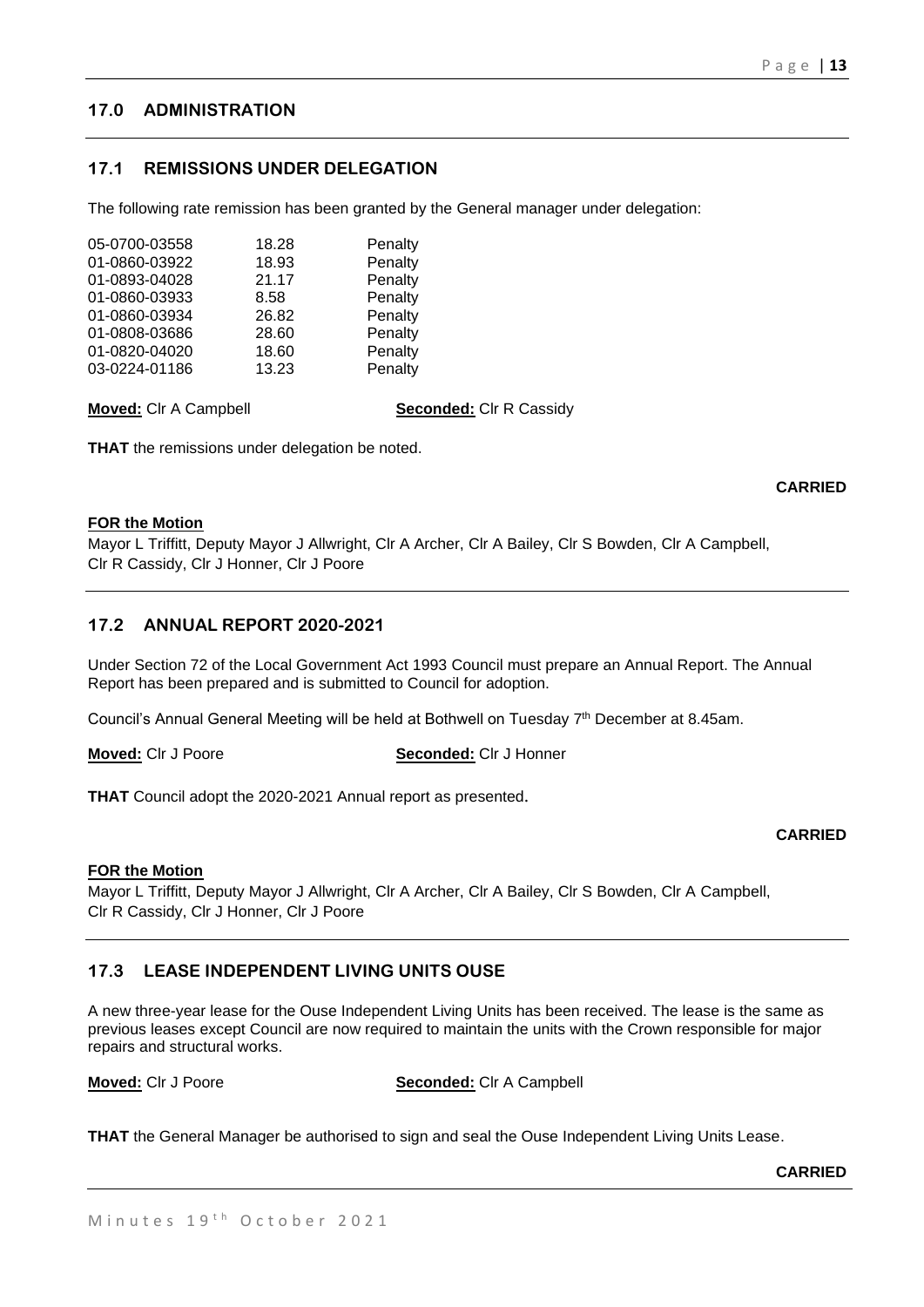## **FOR the Motion**

Mayor L Triffitt, Deputy Mayor J Allwright, Clr A Archer, Clr A Bailey, Clr S Bowden, Clr A Campbell, Clr R Cassidy, Clr J Honner, Clr J Poore

*Clr A Bailey declared an interest in item 17.4 and left the meeting at 12.04* 

# **17.4 COMMUNITY GRANT APPLICATION - OUSE COMMUNITY COUNTRY CLUB**

**Moved:** Clr J Honner **Seconded:** Clr S Bowden

- 1. **THAT** Council grant a remission of \$408.29 being 50% of the general rate on Property No 01-0810- 03938 and
- 2. **THAT** Council grant a remission of \$415.32 being 50% of the general rate on Property No 01-0805- 03937.

**CARRIED**

#### **FOR the Motion**

Mayor L Triffitt, Deputy Mayor J Allwright, Clr A Archer, Clr A Bailey, Clr S Bowden, Clr A Campbell, Clr R Cassidy, Clr J Honner, Clr J Poore

# **17.5 2021 AUSSIE BACKYARD BIRD COUNT**

Noted

*Clr A Bailey returned to the meeting at 12.07*

## **17.6 CHILD CARE SERVICES BOTHWELL – PROGRESS**

Noted

## **17.7 DISABILITY SPORTS AUSTRALIA, NATIONAL REFERRAL HUB PARTNERSHIP**

Noted

# **17.8 RECREATIONAL FISHING AND CAMPING FACILIITIES PROGRAM SECOND ROUND GRANT PROGRAM**

**Moved:** Clr J Honner **Seconded:** Clr R Cassidy

#### **THAT**

- 1. the Deputy General Manager and the Manager Development and Environmental Services apply for a grant under the Recreational Camping and Fishing Facilities Program Second Round to undertake the renewal of the toilet block at Dunrobin Park, Lot 100 Ellendale Road, Ouse Title References: 178925/100 which is used as a day use picnic area and boat lunching facility at the northern end of Lake Meadowbank on the Ellendale Road, Ouse; and
- 2. Council contributes \$25,000 towards the grant application.